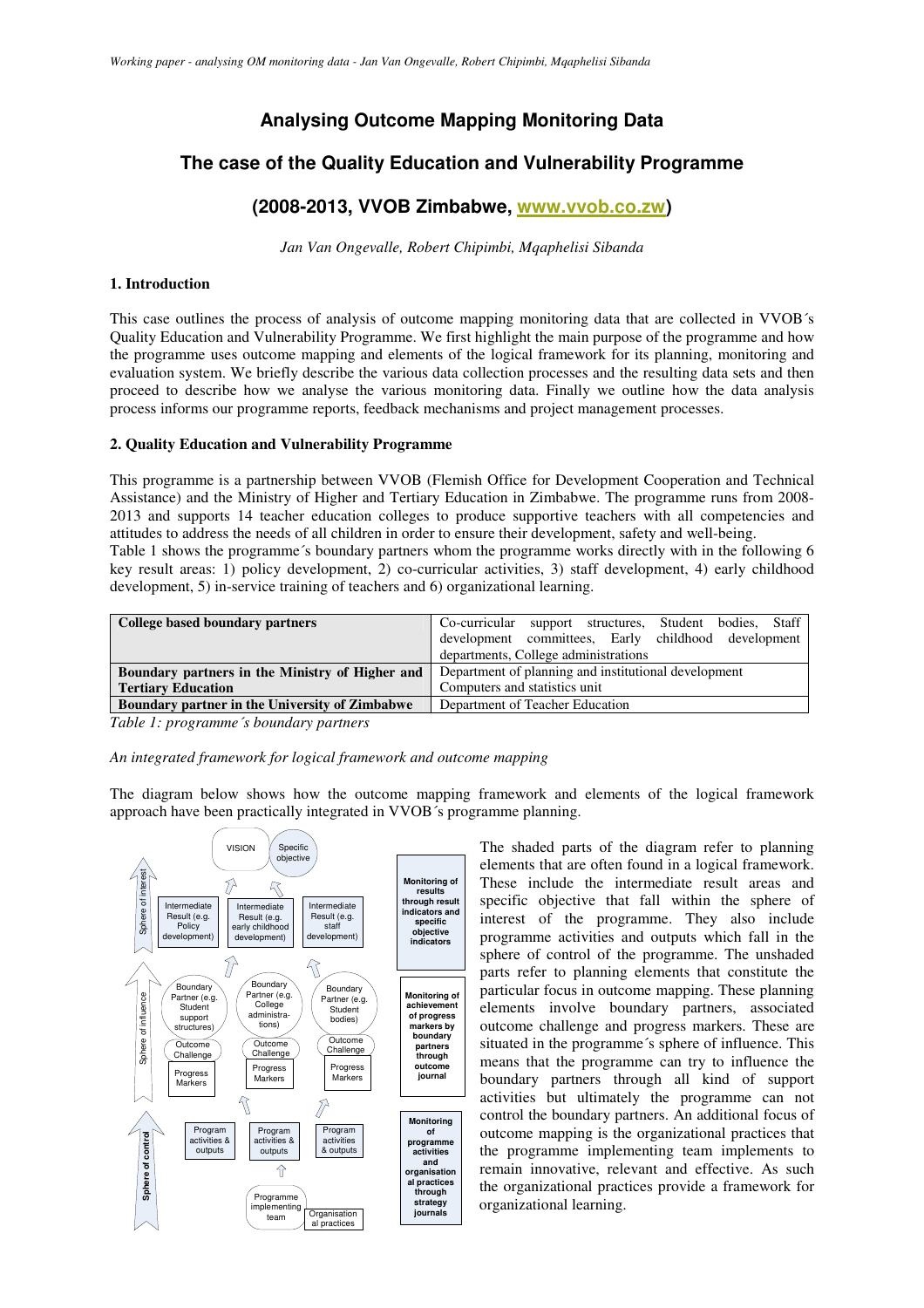# **3. Collection of monitoring data**

The programme features 6-monthly monitoring cycles. Collection of monitoring data happens at three levels: 1) programme support activities, 2) behaviour changes of the boundary partners, 3) perceptions of the ultimate beneficiaries. It involves both formal processes with specified data collection tools (e.g. strategy and monitoring journals and most significant change stories) and informal processes (e.g. informal conversations and observations during field visits, …)

# *1. Strategy journals - Monitoring of programme support activities:*

Monitoring at activity level is mainly done by the programme implementing team. All VVOB staff members are involved in this process which consists of one-day activity monitoring meeting, where team members complete the strategy journals. Through the outcome journals, the boundary partners are also able to provide some information about the programme´s support activities. **Annex 1** shows an extract of a completed strategy journal.

# *2. Outcome journals - Monitoring behaviour changes (i.e. outcomes) of the boundary partners.*

The programme works with all 14 teacher education colleges in Zimbabwe. Each college has six college boundary partners whom the programme is directly working with. To coordinate programme activities in the colleges, each college has established a programme coordinating team shared by a core team chair person. The programme core team, including the core team chair person, consists of lecturers who represent the various boundary partners and who participate on a voluntary basis in these teams. One of the core team chair person´s responsibilities is to make sure that the **various college boundary partners complete their outcome journals**. Experience from two monitoring cycles (June and December 2008) shows that the filling of the journals is done in various ways:

- One individual who is part of a particular boundary partner group fills a particular journal.
- A boundary partner group (e.g. all members of the students support team) meets to fill the journal as a group.
- Representatives from all boundary partner groups meet to discuss progress in the programme and fill their outcome journals during the meeting.

**Annex 2** shows an example of the outcome journals filled by the 6 boundary partners of one college.

## *3. Most significant change stories - Monitoring at the level of the beneficiaries*

The programme support team recognizes that by working with teacher education colleges its activities are quite distant from its ultimate beneficiaries who are the teachers and school pupils. Even at college level, the programme is not always directly interacting with all lecturers or all students but only with specific boundary partners that in turn provide services to the lecturing staff and college students. To be able to judge if the programme´s work with its boundary partners is contributing to some positive effect towards the beneficiaries (i.e. lecturers and students), the programme support team collects most significant change stories (15-20 stories) from various students and lecturers during each monitoring cycle. **Annex 3** provides examples of selected most significant change stories.

# *4. Informal monitoring data collection*

Various informal conversations or observations from team members and boundary partners during meetings, programme activities or field visits also provide very valuable monitoring data. These data inform the more formal monitoring processes at various times in the monitoring cycle. Such data can allow triangulation of information in the strategy and outcome journals and also inform reporting and project management processes.

The data collection processes are illustrated in figure 1 that visualizes the programme´s monitoring system.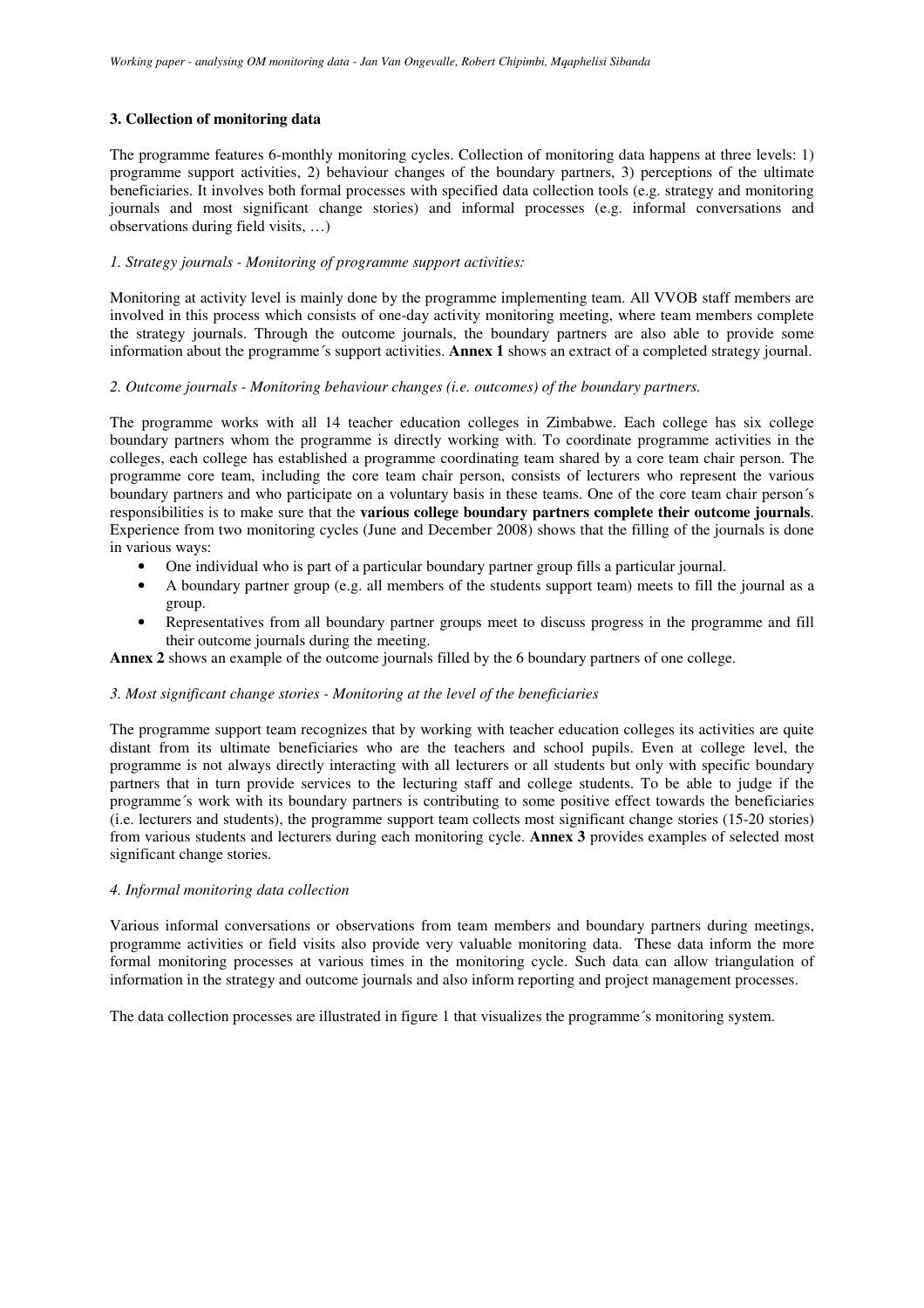

*Fig.1: Programme´s monitoring system as action learning cycle*

# **4. Analysis of the monitoring data**

Data analysis processes happen at different levels in the monitoring system using different methods for different purposes.

### **A. Analysis of the strategy journals and outcome journals**

# 1. First level analysis during the completion of the journals – learning at 'micro' level by the boundary partners *and the programme support staff.*

#### *The process*

A first analysis starts during the filling of the journals. Both the strategy journals and the outcome journals are filled during a highly participatory process. Strategy journals are filled by the programme support staff during a reflection meeting with all programme staff and management. Outcome journals are filled by the boundary partners themselves during reflection meetings at their respective colleges. These reflection meetings therefore have a double purpose:

- i. They provide an opportunity for data collection as the data is provided by the meeting participants and filled in the respective sections of the journals.
- ii. The reflection meetings also provide a space for reflection on the data (i.e. self assessment) and a first level analysis. The framework of analysis is provided by the learning questions in the outcome journals and strategy journals. These questions ask for specific information on lessons learned and issues for follow up for each strategy or progress marker. This information is also filled in the journal and therefore constitutes an analysis per support strategy or progress marker. There are also some overall learning questions that help the analysis process. Analysis at this level is of direct use to the people who complete the journals and therefore facilitates immediate planning for further action or follow up related to specific lessons learned.

### *Analysis Outputs*

The box below shows an extract from an outcome journal filled by one boundary partner group (i.e. co-curricular support structures) from a specific institution (i.e. Belvedere Technical Teachers College). The column for follow up and corrective measures allows for a deeper analysis of the monitoring data in the remarkable facts.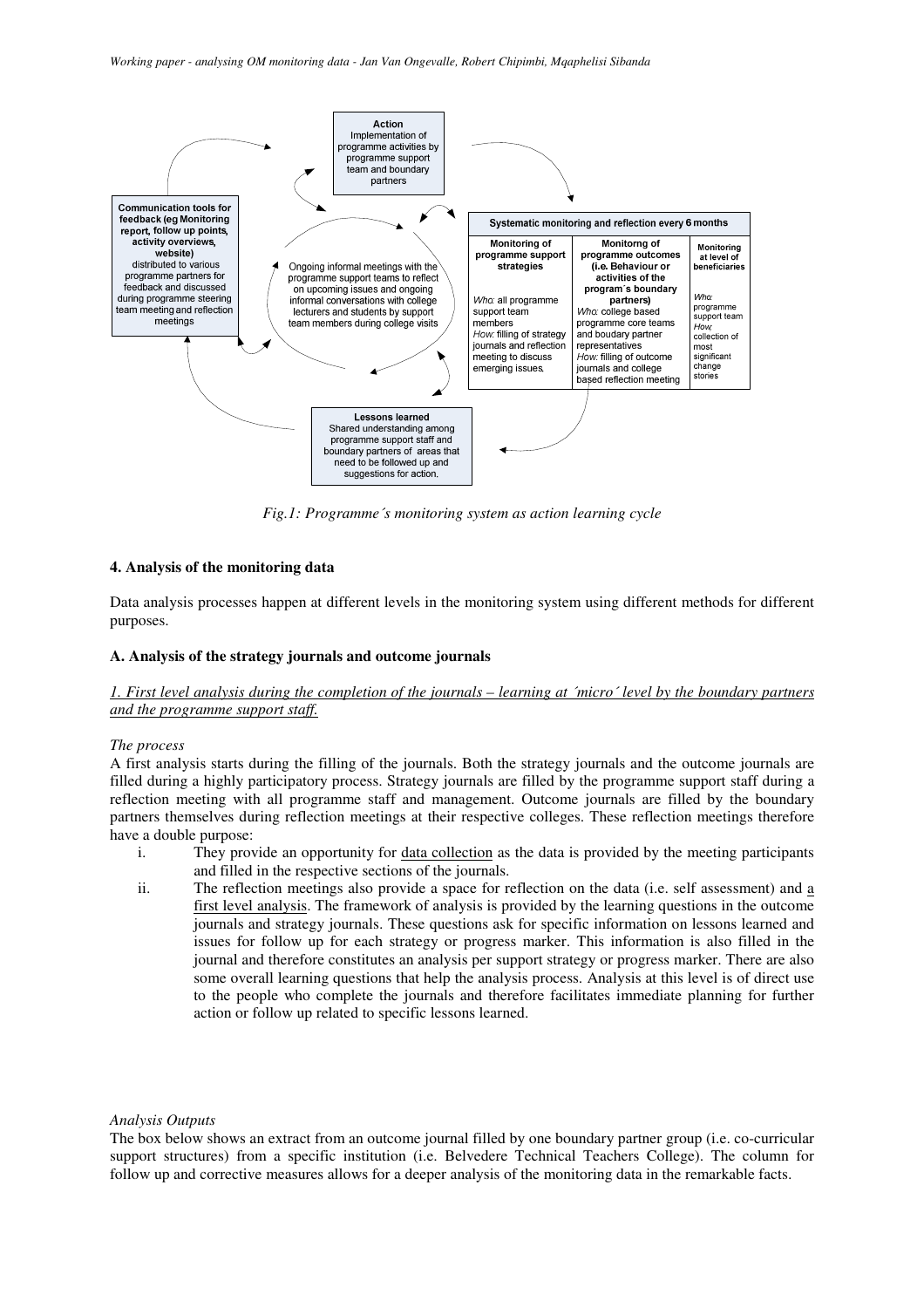| <b>Progress Markers</b>                                                                                                                                                                                                                                                                                                                                                                                                                                                                                                                | Remarkable facts, what happened (who, how, what,<br>where)                                                                                                                                                                                                                                                                                                                                                                                                                                                                                                                                                                                                                                                   | Date (when)                                                            | Follow up / corrective<br>measures                                                                                                                                                                                                                                                                                                                                             | <b>Support</b><br>documents                                                                       |  |  |  |
|----------------------------------------------------------------------------------------------------------------------------------------------------------------------------------------------------------------------------------------------------------------------------------------------------------------------------------------------------------------------------------------------------------------------------------------------------------------------------------------------------------------------------------------|--------------------------------------------------------------------------------------------------------------------------------------------------------------------------------------------------------------------------------------------------------------------------------------------------------------------------------------------------------------------------------------------------------------------------------------------------------------------------------------------------------------------------------------------------------------------------------------------------------------------------------------------------------------------------------------------------------------|------------------------------------------------------------------------|--------------------------------------------------------------------------------------------------------------------------------------------------------------------------------------------------------------------------------------------------------------------------------------------------------------------------------------------------------------------------------|---------------------------------------------------------------------------------------------------|--|--|--|
| 3. Organise vulnerability<br>related activities towards<br>students and staff<br>(e.g. vulnerability related<br>orientation programmes for<br>new students, cascade<br>information to steering team<br>members and club, bring<br>students in touch with OVC<br>reality, organise vulnerability<br>related activities/workshops for<br>steering team members, clubs<br>and whole student body,<br>involvement in staff<br>development activities and<br>development of psycho-social<br>support structures for staff and<br>students.) | -Organised an induction workshop for six more<br>members who would facilitate in the college-based<br>Cholera awareness campaign, as well as adapting<br>the VVOB/UNICEF scenario for use at BTTC (12<br>members involved).<br>-17 facilitators involved in organising and<br>conducting a one-day Cholera awareness and<br>prevention workshop for 335 first-year students<br>and 25 staff members.<br>-Sixteen lecturers involved in organising and<br>conducting a 2-day life skills New Intake workshop<br>for 300 first year students.<br>-Fifteen lecturers involved in organising and<br>conducting a 2-day Life Skills workshop for<br>Teaching Practice for 300 4th year and pedagogic<br>students. | 24/02/09<br>26/02/09<br>9-10 March 2009<br>20-22 March.<br>30-31 March | -Organise a Cholera<br>awareness workshop for<br>those students that were left<br>out in the workshop with first<br>years.<br>-Follow-up on action plans to<br>clean up the identified areas<br>in the college to prevent and<br>curb the spread of Cholera<br>and other unhygienic<br>condition-related diseases<br>(the unprotected water tank)<br>and the rubbish bunkers). | Reports of the<br>workshops<br>held (EE, PE,<br>QE&<br>vulnerability<br>and life skills<br>files. |  |  |  |
| Narrative of a success story or a significant change story:                                                                                                                                                                                                                                                                                                                                                                                                                                                                            |                                                                                                                                                                                                                                                                                                                                                                                                                                                                                                                                                                                                                                                                                                              |                                                                        |                                                                                                                                                                                                                                                                                                                                                                                |                                                                                                   |  |  |  |

Cholera awareness and prevention workshop was an eye-opener. Staff members and students spearheaded cleaning up of unsightly places within the college after the workshop. The training of peer educators and EE club members groomed a vibrant team which has good vision for a better BTTC and the society in general.

# *2. Second level analysis of the journals by the programme M&E staff – learning at ´macro´ level.*

# o **Using the result indicators as analytical framework for analysing the outcome mapping journals**

Each monitoring cycle results in one strategy journal and about 84 outcome journals (6 boundary partners x 14 colleges). All compiled journals are sent to the VVOB office for further analysis by the programme support staff responsible for compiling the monitoring report and for addressing any emerging learning needs (e.g. what is happening around a specific progress marker of a one boundary partner type across all colleges?).

The data analysis process at this second level allows to reduce the vast qualitative monitoring data into meaningful aggregated data. The analysis process is guided by 1) principles of grounded theory and 2) the analytic framework provided by the result indicators of the programme´s logical framework.

• Principles of grounded theory allow for analysis of the monitoring data without a specific analytic framework in mind or without any predetermined analytic categories set. This allows for any important and unexpected learnings to emerge.

*For example, in the second monitoring cycle of 2008, analysis of the outcome journals of the cocurricular student bodies across the 11 colleges showed that specific life skills awareness activity packs* such as 'the Aunty Stella activity' were no longer used in any of the colleges. From deeper probing *during reflection meetings it emerged that the lecturers who used to implement these activities had left the colleges and that the new lecturers simply didn't know about the existence of the Aunty Stella activity. This provided an important and unexpected learning that was taken up as follow up point in the next monitoring cycle in 2009.*

• The result indicators of the six key result areas of the programme´s logframe provide a useful analytical framework for the second level analysis of the journals. These result indicators are for a large part in line with the progress markers of the boundary partners but they do not require the detailed information from each journal but only need a quantitative interpretation of the how specific boundary partners are progressing in the various colleges. The table below illustrates the relationship between the progress markers of one boundary partner (i.e. staff development committees) and related result indicators that are used for the monitoring report for the donor.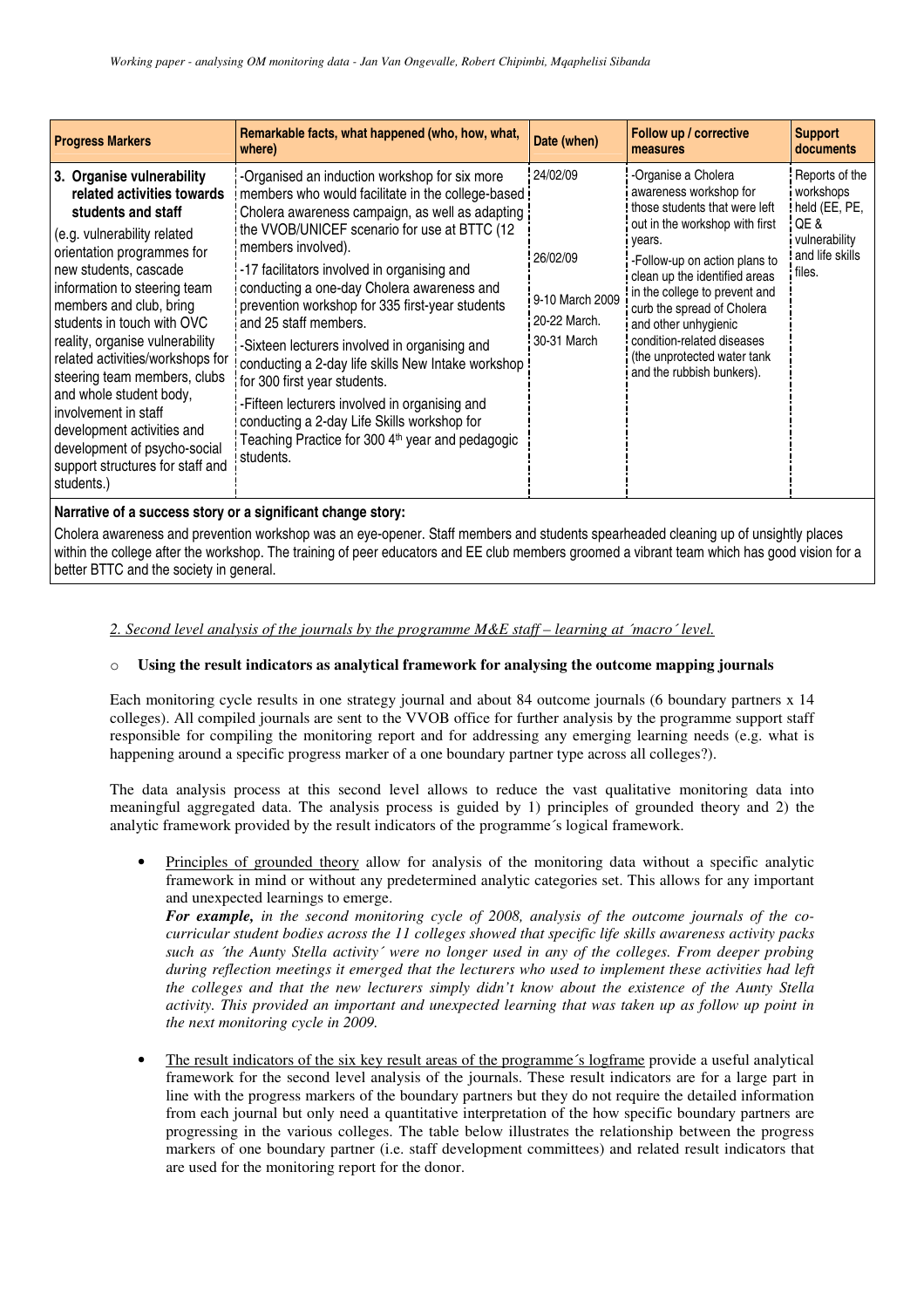| <b>Boundary partner: Staff development committee</b> |                                                                                                                |  |  |  |
|------------------------------------------------------|----------------------------------------------------------------------------------------------------------------|--|--|--|
| Progress marker                                      | <b>Result indicator</b>                                                                                        |  |  |  |
|                                                      | 1. Coordinate general functioning of the staff $\vert$ 1.50% of the colleges with a detailed staff development |  |  |  |
| development committee                                | plan with focus on OVC                                                                                         |  |  |  |
|                                                      | 2. Organise specific vulnerability related staff 2. 30% of the colleges with specific committees that          |  |  |  |
| development activities                               | organise staff development activities related to OVC at least                                                  |  |  |  |
|                                                      | once every term50% of the colleges with a detailed staff                                                       |  |  |  |
|                                                      | development plan with focus on OVC                                                                             |  |  |  |

Besides unearthing any unexpected lessons, this second level analysis translates the qualitative data from the progress markers in the journals into a quantitative interpretation of the progress related to the results indicator. A brief qualitative description to support the quantitative interpretation suffices at this analysis level. This second level analysis therefore helps to reduce the vast amount of qualitative data to meaningful aggregated data that allow the programme staff to report towards the result indicators and to complete the monitoring report, to filter out important lessons learned and to formulate meaningful feedback towards the boundary partners. This information in turn informs programme decision making and programme management and course adjustment. Plotting the monitoring data against the original baseline data gives us a tool to visualize change over time for a specific result area. The box below with an extract of the latest monitoring report of July 2009 illustrates this.

### **Box 1: extract from 6-monthly results monitoring report**



### **Indicator 1 (60%)**

9 out of 14 colleges (60% of the colleges) have plans for staff development around Learning Differences, attitude choice, Counselling and TP mentors. This surpassed our planned indicator of 40% of the colleges. These plans were revised during the year to include a new area around environmental education. The plans were developed by the colleges in collaboration with programme team members.

#### **Indicator 2 (21%)**

All the 14 colleges have a Staff Development Committee responsible for organising staff development related activities. However, only 3 out

of the 14 colleges (21%) have implemented activities from their staff development plan, i.e. EE in Mkoba, ECD in Nyadire (22-23/06/09), learning differences and attitude choice in UCE. We learned also that the staff development committee is not always the structure that seems to coordinate or organise staff development activities in the colleges as was the case with special needs in United College of Education. We might need to reconsider the value of staff development committees as boundary partner. In Nyadire the staff development committee together with the Teaching Practice department and the ECD department organised the ECD staff development activity. All lecturers participated in this particular workshop (80 lecturers).

Box 2 below provides another example of a data analysis tool that programme staff use to analyse the journal information against the result indicators. This particular example shows how the information from the outcome journals of one of the boundary partners (i.e. the early childhood development departments in 11 colleges) is analysed to get an overall idea about what is happening in terms of early childhood development across the 11 colleges. This analysis at the same time also directed to satisfy reporting requirements.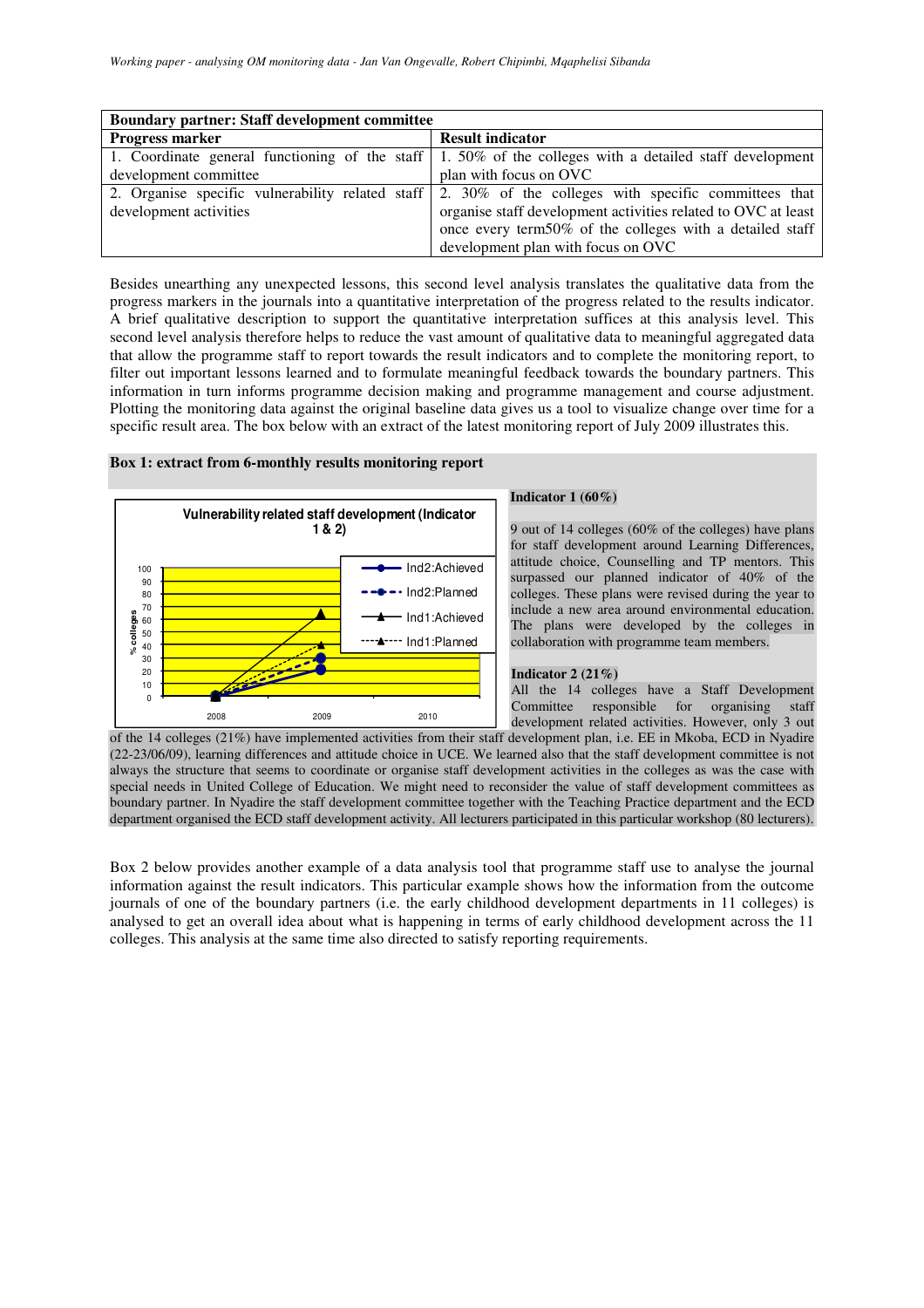| Box 2: Example of Framework for analysing data from Outcome Journal of the ECD Boundary partner |                                                                                                                                                                       |                                                                                                                                                                                |                                                                                                                                                                                                                                     |                                                                                                                                                                                                 |  |  |  |
|-------------------------------------------------------------------------------------------------|-----------------------------------------------------------------------------------------------------------------------------------------------------------------------|--------------------------------------------------------------------------------------------------------------------------------------------------------------------------------|-------------------------------------------------------------------------------------------------------------------------------------------------------------------------------------------------------------------------------------|-------------------------------------------------------------------------------------------------------------------------------------------------------------------------------------------------|--|--|--|
| <b>College</b>                                                                                  | 1.<br>20% of the colleges<br>that have reoriented the<br>ECD curriculum in view of<br>the educational needs of<br><b>OVC</b>                                          | 2. 10% of the ECD<br>lecturers in the<br>various colleges who<br>carry out research<br>pertaining to<br>education and OVC                                                      | 3. 10% of the colleges<br>where ECD<br>lecturers are<br>involved in the<br>production of<br>relevant learning<br>materials.                                                                                                         | 4.<br>10% of colleges that<br>support specific ECD<br>outreach programmes.<br><b>ECD</b> lecturers and<br>students initiating and<br>carrying out OVC related<br>outreach programmes in<br>ECD. |  |  |  |
| <b>Bondolfi</b>                                                                                 | YES - syllabus reviewed in<br>January 2009 and approved by<br>the Academic Board                                                                                      | YES - noted too high<br>student-pupils ratio during<br>TP observation<br>(26/03/2009)                                                                                          | $YES - toy$ kits and<br>model play centre for<br>students to learn how to<br>do this $(Apr - Jun 2009)$                                                                                                                             | YES - students on TP carry out<br>community development<br>projects                                                                                                                             |  |  |  |
| <b>JMN</b>                                                                                      | YES - developed TP documents<br>for use by students for<br>vulnerable children.                                                                                       | YES - implemented the<br><b>Observation &amp; Monitoring</b><br>of children's development<br>(0-3yrs) during TP                                                                | Not yet started                                                                                                                                                                                                                     | YES - have set up a model<br>ECD outdoor play centre                                                                                                                                            |  |  |  |
| <b>Madziwa</b>                                                                                  | YES - syllabus review meeting<br>done on 24/03/2009 resulting in<br>incorporation of vulnerability<br>related themes in syllabus                                      | Not yet started. No<br>comment given                                                                                                                                           | Not yet started. No<br>comment given                                                                                                                                                                                                | Not yet started. No comment<br>given                                                                                                                                                            |  |  |  |
| <b>Marymount</b>                                                                                | YES - syllabus reviewed to<br>incorporate vulnerability related                                                                                                       | Not yet done. No<br>comment given                                                                                                                                              | Not yet done. No<br>comment given                                                                                                                                                                                                   | Not yet done. No comment<br>given                                                                                                                                                               |  |  |  |
| <b>Masvingo</b>                                                                                 | $YES - a series of syllabus$<br>review meetings done between<br>Jan & Feb 2009                                                                                        | YES - Students on TP<br>encouraged to carry out<br>action research projects in<br>their practising schools                                                                     | YES - outdoor play<br>centre designed to be<br>user-friendly for<br>children. Same as<br>material developed by<br>students during their<br>lessons.                                                                                 | Not yet done. No comment<br>given                                                                                                                                                               |  |  |  |
| <b>Mkoba</b>                                                                                    | YES - review of syllabus done in<br>Feb 2009.                                                                                                                         | Not yet started. Plans to<br>do it with intake 10                                                                                                                              | YES - improvised ECD<br>learning material with<br>intake 6 & 8 (started in<br>2007)                                                                                                                                                 | YES - ECD centre developed<br>(2008-2009). Outreach project<br>by students on TP                                                                                                                |  |  |  |
| Morgan<br><b>Zintec</b>                                                                         | Not yet done. ECD syllabus<br>already has topics addressing<br>vulnerability                                                                                          | Not yet started. No<br>comment given                                                                                                                                           | Not yet started. No<br>comment given                                                                                                                                                                                                | Not yet started. No comment<br>given                                                                                                                                                            |  |  |  |
| Morgenster                                                                                      | YES - monitoring<br>implementation of vulnerability<br>integrated ECD syllabus (March<br>to May 09)                                                                   | Not yet done. No<br>comment given                                                                                                                                              | Not yet done. Plans to<br>come up with learning<br>materials for deaf and<br>dumb students by July<br>2009                                                                                                                          | YES - outreach programme by<br>students on TP                                                                                                                                                   |  |  |  |
| <b>Nyadire</b>                                                                                  | Not yet done. No comment<br>given                                                                                                                                     | Not yet done. No<br>comment given                                                                                                                                              | Not yet done. Plans to<br><b>YES</b> - ECD awareness<br>develop learning<br>campaign organised at<br>Kanyongo cluster (10/06/09),<br>materials by next term.<br>Gadaga case study (Apr 09)<br>NB. A lot of work done in<br>outreach |                                                                                                                                                                                                 |  |  |  |
| <b>Seke</b>                                                                                     | YES - syllabus review done<br>incorporating vulnerability related<br>themes                                                                                           | Not yet done. No<br>comment given                                                                                                                                              | Not yet done. No<br>comment given                                                                                                                                                                                                   | YES - involved in the training<br>of ECD para-professionals with<br>assistance from UNICEF                                                                                                      |  |  |  |
| <b>UCE</b>                                                                                      | YES - syllabus reviewed (dates<br>not given)                                                                                                                          | Not yet started. No<br>comment given                                                                                                                                           | Not yet started. Plans<br>to conduct lecture to<br>help students on<br>material development                                                                                                                                         | Not yet started; no model<br>ECD centre developed but<br>plans exist to do it                                                                                                                   |  |  |  |
| <b>Interpretation</b><br>across the 11<br>colleges                                              | 9 out of 11 colleges with ECD<br>(approx. 82%) have engaged<br>in various activities to review<br>their ECD syllabi to<br>incorporate vulnerability<br>related themes | 3 out of 11 colleges<br>with $ECD$ (about 27%)<br>have lecturers and<br>students involved in<br>various research<br>activities pertaining to<br>education and<br>vulnerability | 3 out of 11 colleges<br>with ECD (about<br>27%) have ECD<br>lecturers and<br>students involved in<br>the production of<br>various ECD<br>material                                                                                   | 5 out of 11 colleges with<br>ECD (about 46%) are<br><i>involved in various</i><br>community outreach<br>initiatives related to ECD<br>and vulnerability.                                        |  |  |  |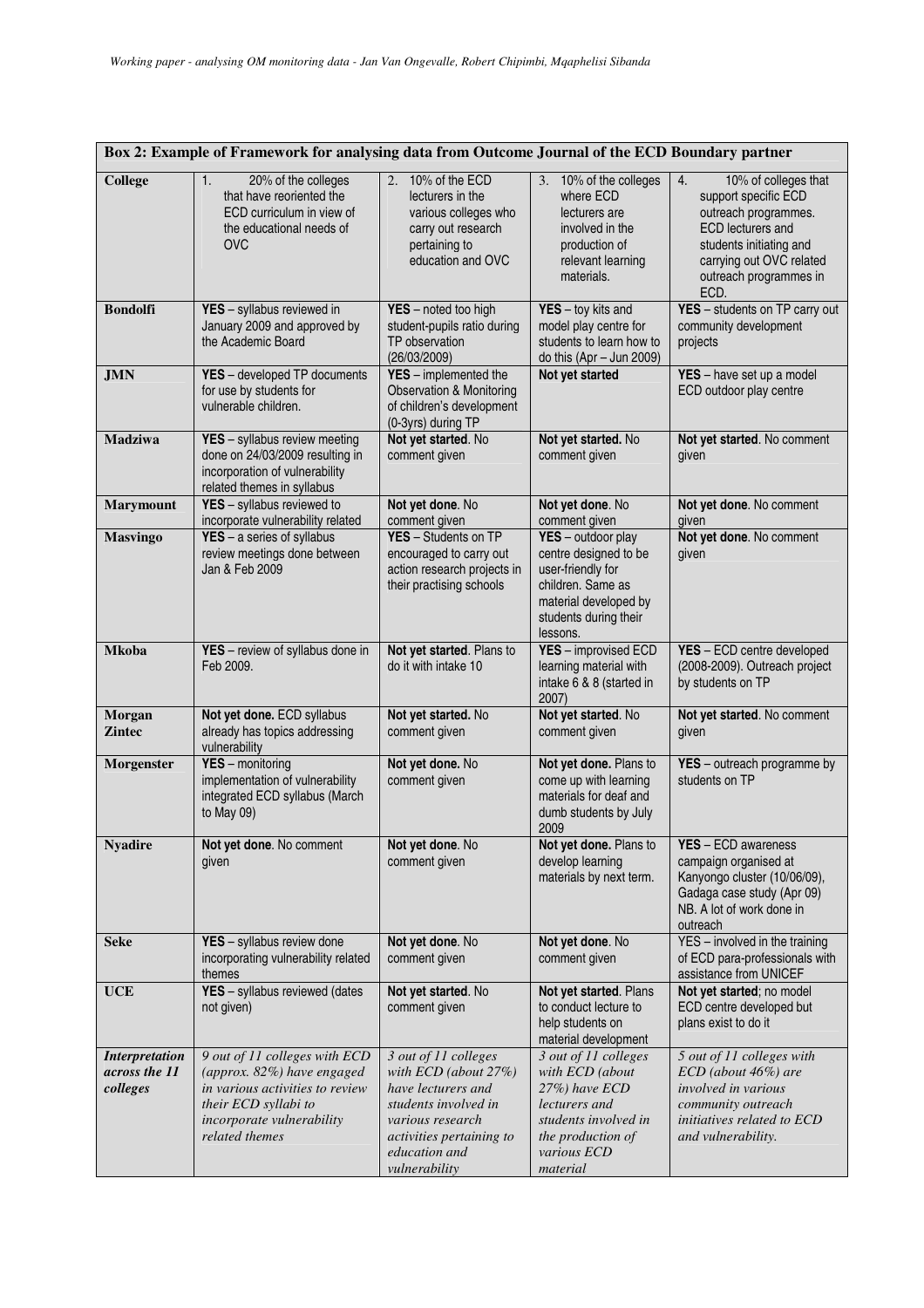### **B. analysis of the most significant change stories**

The change stories from the beneficiaries are analysed through a process of selecting the most significant change stories by small groups of programme support staff. Various insights that emerge from conversations during the story selection process together with the selected stories provide a rich source of information about the contributions of the programme at the level of the beneficiaries. At the same time, this information provides rich feedback about the effectiveness of the programmes support strategies towards the boundary partners who provide services to the beneficiaries. The VV head office staff in Brussels is also drawn in the analysis process as they are also asked to select one significant change story from the ones selected by the programme staff and give reasons for their selection. This again adds useful information about VVOB head office staff perceptions about the programme and its contribution towards changes at beneficiary level.

# **C. Triangulation through various data sources**

Monitoring data during each 6-monthly monitoring cycle are obtained from different data sources, i.e. strategy journals, outcome journals, most significant change stories and informal conversations, observations and field visits. This allows for some verification of the monitoring findings but it also allows for deeper analysis. For example, combining information from strategy journals and outcome journals and field visits allowed us to get a better understanding of which colleges were organizing programme activities on their own or with support from the VVOB support team. While the outcome journals would sometimes indicate that certain colleges organized certain workshops, the strategy journals would indicate the level of support that was given by the programme to the colleges to make these activities happen. The less support given to a college for activities to happen the greater the level of sustainability of specific activities that can now happen without any support from VVOB. Annex 4 shows a tool to communicate the results of the data analysis related to co-curricular student activities. The excel document shows the type of workshops organized by specific colleges and a color coding indicates the level of support by VVOB. Also other quantitative data such as the number of people trained is also provided.

# **5. Compilation of the results monitoring report**

Information generated from the various monitoring activities is used to compile the midterm (June) and end-ofyear (December) results monitoring reports. Two VVOB support team members who are responsible for coordinating the monitoring activities during the monitoring cycles (twice a year or every 6 months) are also responsible for compiling the result monitoring reports.

The format of the results monitoring report is build up around the six intermediate result areas of the programme. For each result area the following information is asked for in the report:

- 1. Description of achieved results according to the SMART result indicators (+general description of activities done to realise it).
- 2. Description of not achieved results + explanation
- 3. Lessons learnt for underachievement and success
- 4. Evolution of assumptions
- 5. Pending issues/challenges
- 6. Actions and adjustments
- 7. Critical stories of change

Experience from three monitoring cycles has shown that the information generated from the monitoring activities at the level of activities, boundary partners and ultimate beneficiaries provide adequate information to report on the result indicators of the logical framework. This approach doesn't only allow us to report on how far the results have been met but also report on whom of the boundary partners has contributed to the achievement of these results and what the programme has done to contribute to this. This forms an important practical link between outcome mapping and logical framework to practically integrate these two approaches. After the compilation, the monitoring reports are distributed to the boundary partners and strategic partners including the VVOB head office in Brussels. As such the reports also constitute communication tools for feedback about the results of the monitoring cycles.

### **6. Feedback processes and feeding monitoring information into the management cycle (Third level analysis)**

Various communication tools help in the feedback process towards the various stakeholders. These tools include the two yearly monitoring report that contains a narrative summary of the monitoring results structured around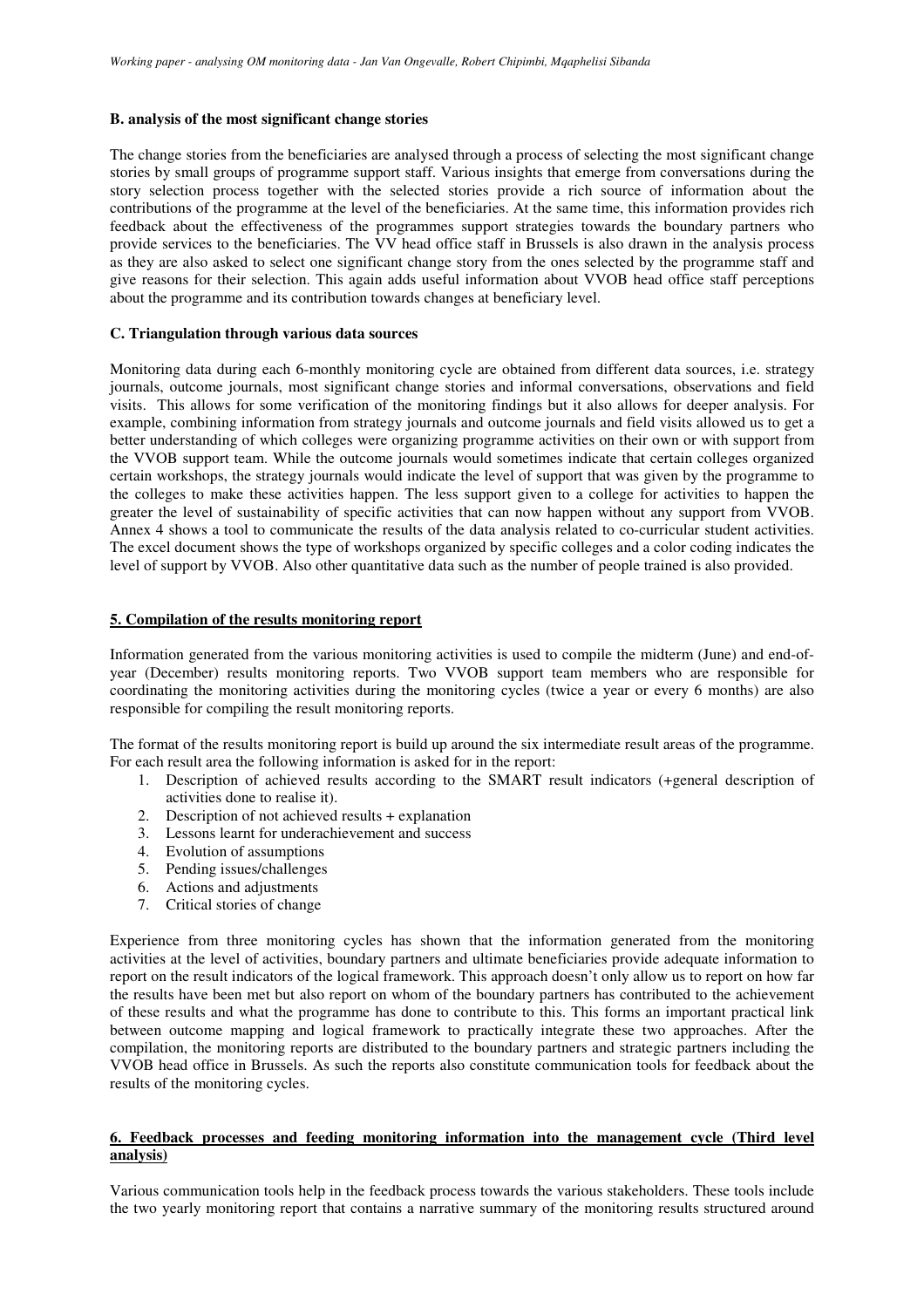the key result areas, the OM journals themselves, the excel document with workshop overviews (see attachment 4), summaries of follow up points from specific monitoring cycles (see attachment 5). These tools are used for discussion, reflection and decision making at various programme management levels. These constitutes a third level of analysis of the monitoring data and provides a platform where learnings from the monitoring process can feed programme management.

### *Twice a year at programme support team level*

The major findings of each monitoring cycle are discussed during a reflection meeting with all support team staff and programme management.

# *Ongoing at operational level:*

The coordination unit forms the operational management structure and consists of 6 VVOB staff members of the programme support team. The coordination unit meets often in ad-hoc meetings to address any upcoming issues on a daily basis. The coordination unit is also responsible to safeguard the bigger picture or the overall process in the programme and to coordinate the action upon the follow up points that emerge from the monitoring cycles. As such the monitoring information informs day-to-day management in an ongoing way. Also informal conversations, meetings and field visits provide great opportunities for informal feedback and learning around the monitoring data.

### *Twice a year at Strategic Management Level:*

After every six-monthly monitoring cycle, a programme steering team meeting is organised to discuss the lessons learned and follow up points that emerged from the monitoring exercise. The programme steering team is the highest management body in the programme and consists of Ministry officials, Vice Principals of all the colleges and VVOB management. Such meetings are another level of monitoring data analysis. They provide important learning opportunities for higher management to get a deeper understanding about progress and challenges in the programme based on specific information from the monitoring process. At the same time the meeting provides the space for the steering team to take decision about any adjustments in the programme planning based on lessons learned from the monitoring. As such discussions and decisions concerning the programme are based on real data instead of assumption.

# *At boundary partner level:*

Two yearly reflection meetings at boundary partner level provide great learning spaces where feedback is given and discussed about the lessons learnt from the previous monitoring cycle.

#### **A visual overview of the programme´s monitoring data analysis system is provided in figure 2 below.**